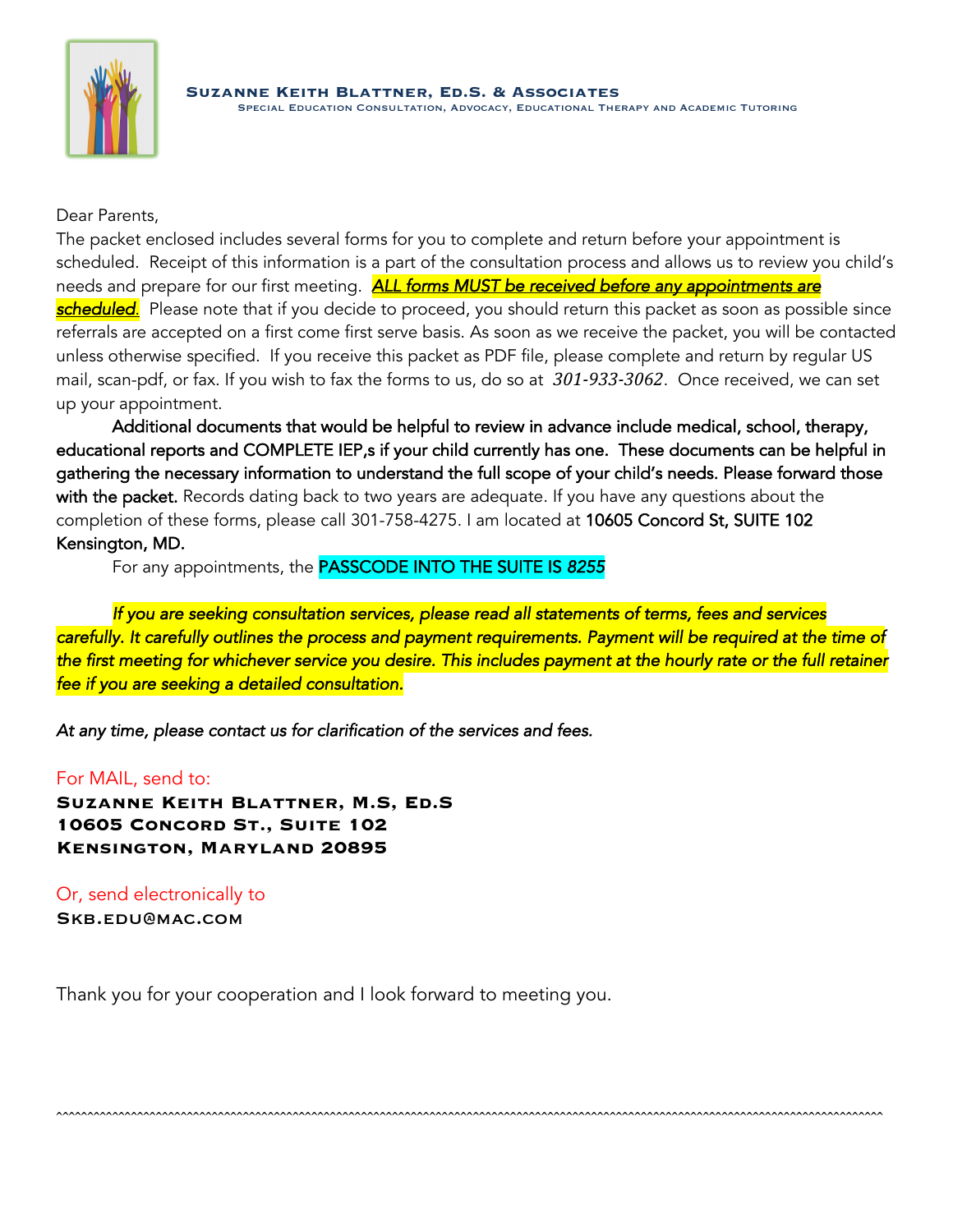

# **Intake Referral Form**

| Name: Name: Name: Name: Name: Name: Name: Name: Name: Name: Name: Name: Name: Name: Name: Name: Name: Name: Name: Name: Name: Name: Name: Name: Name: Name: Name: Name: Name: Name: Name: Name: Name: Name: Name: Name: Name: |  |  |
|-------------------------------------------------------------------------------------------------------------------------------------------------------------------------------------------------------------------------------|--|--|
|                                                                                                                                                                                                                               |  |  |
| Parents/ Caregivers:                                                                                                                                                                                                          |  |  |
|                                                                                                                                                                                                                               |  |  |
|                                                                                                                                                                                                                               |  |  |
|                                                                                                                                                                                                                               |  |  |
|                                                                                                                                                                                                                               |  |  |
|                                                                                                                                                                                                                               |  |  |
|                                                                                                                                                                                                                               |  |  |
|                                                                                                                                                                                                                               |  |  |
|                                                                                                                                                                                                                               |  |  |
|                                                                                                                                                                                                                               |  |  |
|                                                                                                                                                                                                                               |  |  |
|                                                                                                                                                                                                                               |  |  |
| Current Grade:______________________                                                                                                                                                                                          |  |  |
|                                                                                                                                                                                                                               |  |  |
|                                                                                                                                                                                                                               |  |  |
|                                                                                                                                                                                                                               |  |  |
|                                                                                                                                                                                                                               |  |  |
|                                                                                                                                                                                                                               |  |  |
|                                                                                                                                                                                                                               |  |  |
|                                                                                                                                                                                                                               |  |  |
|                                                                                                                                                                                                                               |  |  |
|                                                                                                                                                                                                                               |  |  |
|                                                                                                                                                                                                                               |  |  |
|                                                                                                                                                                                                                               |  |  |
|                                                                                                                                                                                                                               |  |  |
|                                                                                                                                                                                                                               |  |  |
|                                                                                                                                                                                                                               |  |  |
|                                                                                                                                                                                                                               |  |  |
|                                                                                                                                                                                                                               |  |  |
|                                                                                                                                                                                                                               |  |  |
|                                                                                                                                                                                                                               |  |  |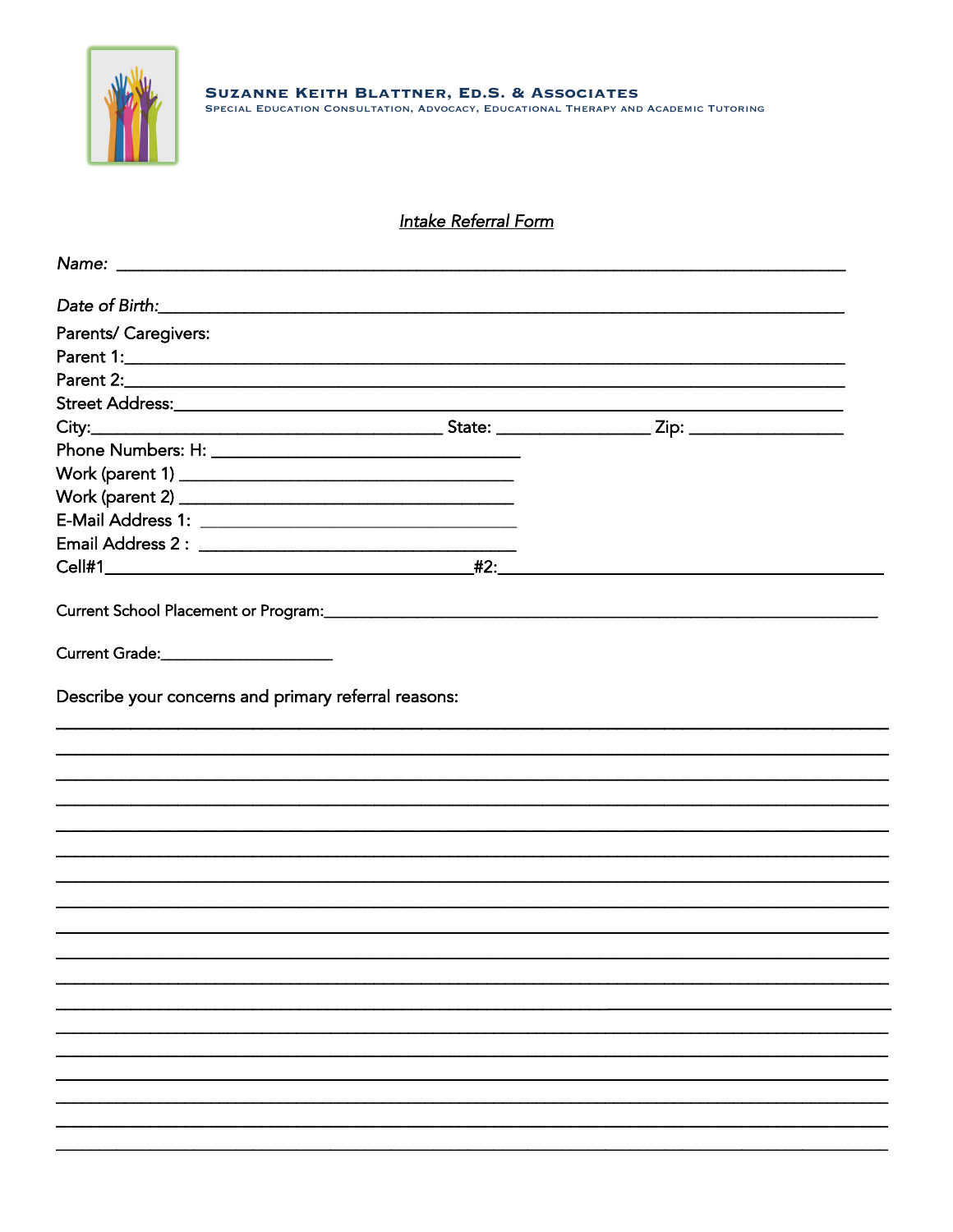Briefly describe pertinent medical history (or attach reports that will summarize the information):

Briefly describe pertinent educational history:

Describe current health status:

Current Medications (name and dosage)

|                                 | _PH:____________________________                                                                                                                                                                                                    |  |
|---------------------------------|-------------------------------------------------------------------------------------------------------------------------------------------------------------------------------------------------------------------------------------|--|
|                                 |                                                                                                                                                                                                                                     |  |
| Other Physicians (name and ph): |                                                                                                                                                                                                                                     |  |
|                                 |                                                                                                                                                                                                                                     |  |
|                                 | <b>PH:</b> The contract of the contract of the contract of the contract of the contract of the contract of the contract of the contract of the contract of the contract of the contract of the contract of the contract of the cont |  |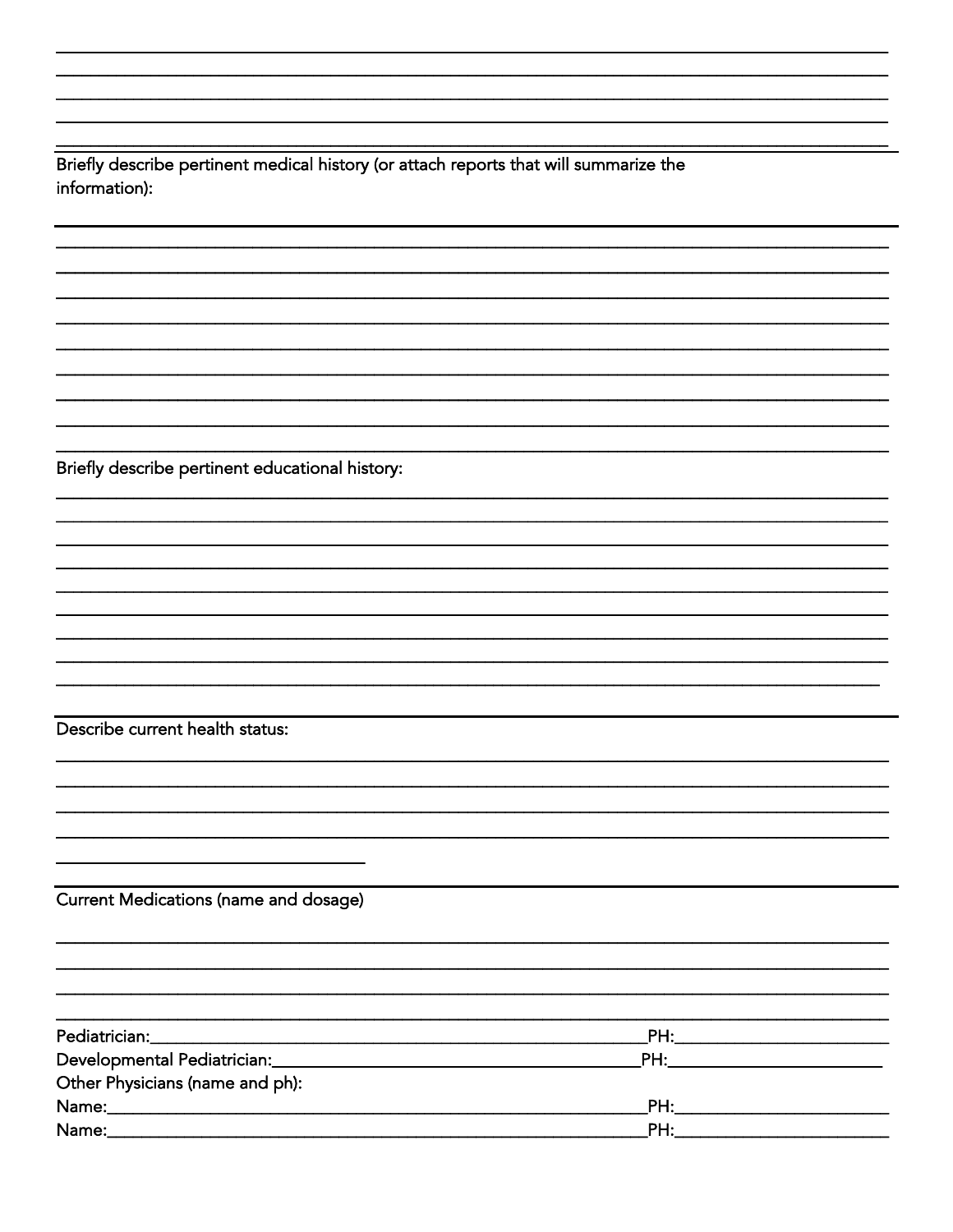

### *STATEMENT OF EDUCATIONAL CONSULTING SERVICES*

Educational Consulting services involve a broad menu of services available to families. In all cases, a full paperwork review and observation or meeting with the student is necessary. This is to help us get to know your child in an educational setting and speak with staff if permissible.

In the case of assisting families with special education options, we act as INDEPENDENT and OBJECTIVE consultants in order to help you make the best possible decision for your child. We CANNOT accept clients whose goal is to simply endorse a decision that has already been made. We will always enlist your opinions and thoughts about your child, his or her needs and background about educational experiences that have been successful and those that have not. However, in the case of a special education placement, the process is governed by federal and state regulations with the IEP being the driving force determining appropriateness.

As part of our assessment and review, we consider all possible options and will assist you with the process through advocacy to obtain those services. However, there are NO guarantees. In some cases, parents must also engage attorneys if the legal proceedings go beyond an IEP meeting. In some cases, we can accompany a parent to mediation.

The process for helping families identify independent private schools also involves review of all documents that assist us with getting to know your child. We will guide you in the attainment of independent evaluations and the submission of applications and appropriate paperwork. We will identify schools that we feel are the best fit once all the information is made available to us. Again, there are no guarantees with regard to acceptance. The process is dependent on many factors which will be explained when you come for a parent conference.

The process for all consultations typically involves a parent/caregiver intake meeting. At this time, we will set goals for the consultations, reaffirm our role and answer ANY questions you may have. This is followed by a school observation or an office visit (on occasion for very young children a home visit). We assist you with gathering the necessary documentation and share our observations and assessments of your child's strengths and needs as it relates to their current and future education. If requested, a report or summary can be generated (billed at the hourly rate). We will attend meetings if requested. We only ask that we discuss scheduling in advance before confirming meeting dates established by other parties.

If you have ANY questions regarding the process, please feel free to call or email Suzie Blattner at skb.edu@mac.com.

|                                                 | , acknowledge receipt of and agree to the terms |
|-------------------------------------------------|-------------------------------------------------|
| of the educational consultation outlined above. |                                                 |

\_\_\_\_\_\_\_\_\_\_\_\_\_\_\_\_\_\_\_\_\_\_\_\_\_\_\_\_\_\_\_\_\_\_\_\_\_\_\_\_\_\_\_\_\_\_\_\_\_\_\_\_\_\_\_\_\_\_\_\_\_\_ \_\_\_\_\_\_\_\_\_\_\_\_\_\_\_\_\_\_\_\_\_\_\_\_\_\_\_\_\_\_\_\_

**Print Name:**

**Signature date**

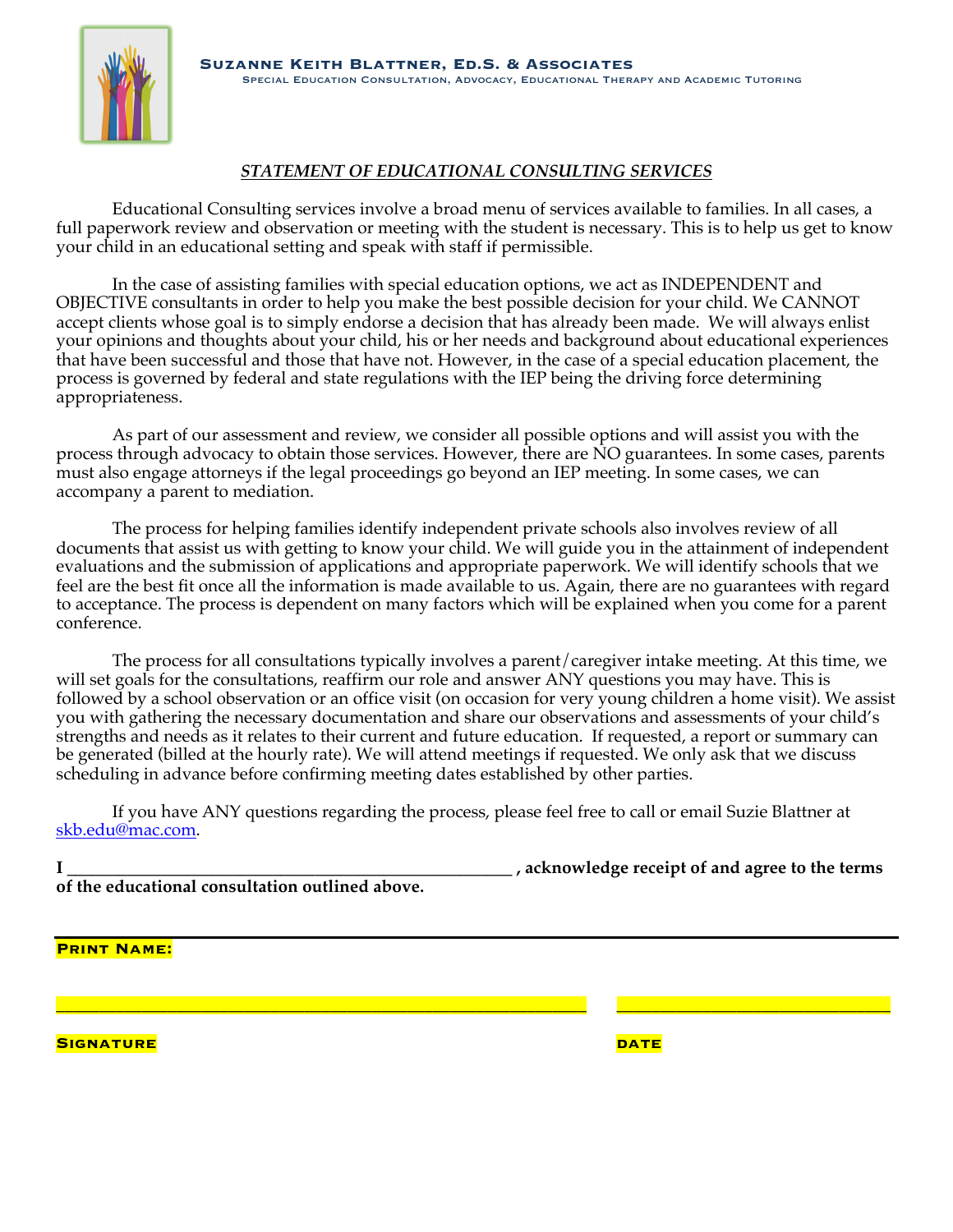

# Statement of Fees

## *Educational Consultation and Advocacy: \$250.00 per hour*

This fee includes record reviews, intake parent meetings, school observations, office visits with student, parents or guardians, telephone and email consultation with client and other specialists, IEP consultations, and parent consultations, conferences and written reports. Travel time is calculated from my home or office (whichever is closer) to the location of the meeting or observation.

### *Expert Testimony \$300.00 per hour*

This fee includes all time related to any administrative due process matter including Preparation and oral and written testimony. This includes both mediation and hearings.

# Payment OPTIONS:

Hourly: Requires Credit Card authorization form (in packet). This option includes monthly billing (end of month) for all billable hours related to any and all services described above. Client will receive a statement and credit card receipt. If you prefer to pay by check, payment is due at the time services are rendered plus a retainer for any agreed to services.

### *Credit Card Payment:*

This option is available for monthly payment. In this case, no retainer is required for a full educational consultation service. Please note, if a credit card is DENIED for any reason during processing, there will be an additional \$25 charge. Please be sure to keep Credit Card records current. Although the Credit Card form is enclosed in this packet, you may bring this form to our first meeting.

*PayPal Payment*: Direct payment to my *PayPa*l account is an option. Please contact us if you wish to make payment through *PayPal*. The same terms apply. Payment is due at the time the invoice is emailed.

#### *Cancellation Policy*

Cancellations made less than 24 hours in advance are billed at the full rate if the time slot cannot be filled. *This policy is strictly enforced.* If your child becomes ill during the night, please call by 7:00 AM the morning of your appointment and leave a message with your child's tutor.

#### *IMPORTANT:*

Payment is expected upon receipt of your invoice with a grace period of NO LONGER than *15 days from the date of the invoice.* A late charge of \$25.00 along with a finance charge of 1.5% will be calculated daily on the unpaid balance on the 16th day from the date of the invoice. This policy is strictly enforced. *Payment not received within a timely fashion will result in termination of all services. However, the client will be responsible for all fees incurred up to an including the date of termination*.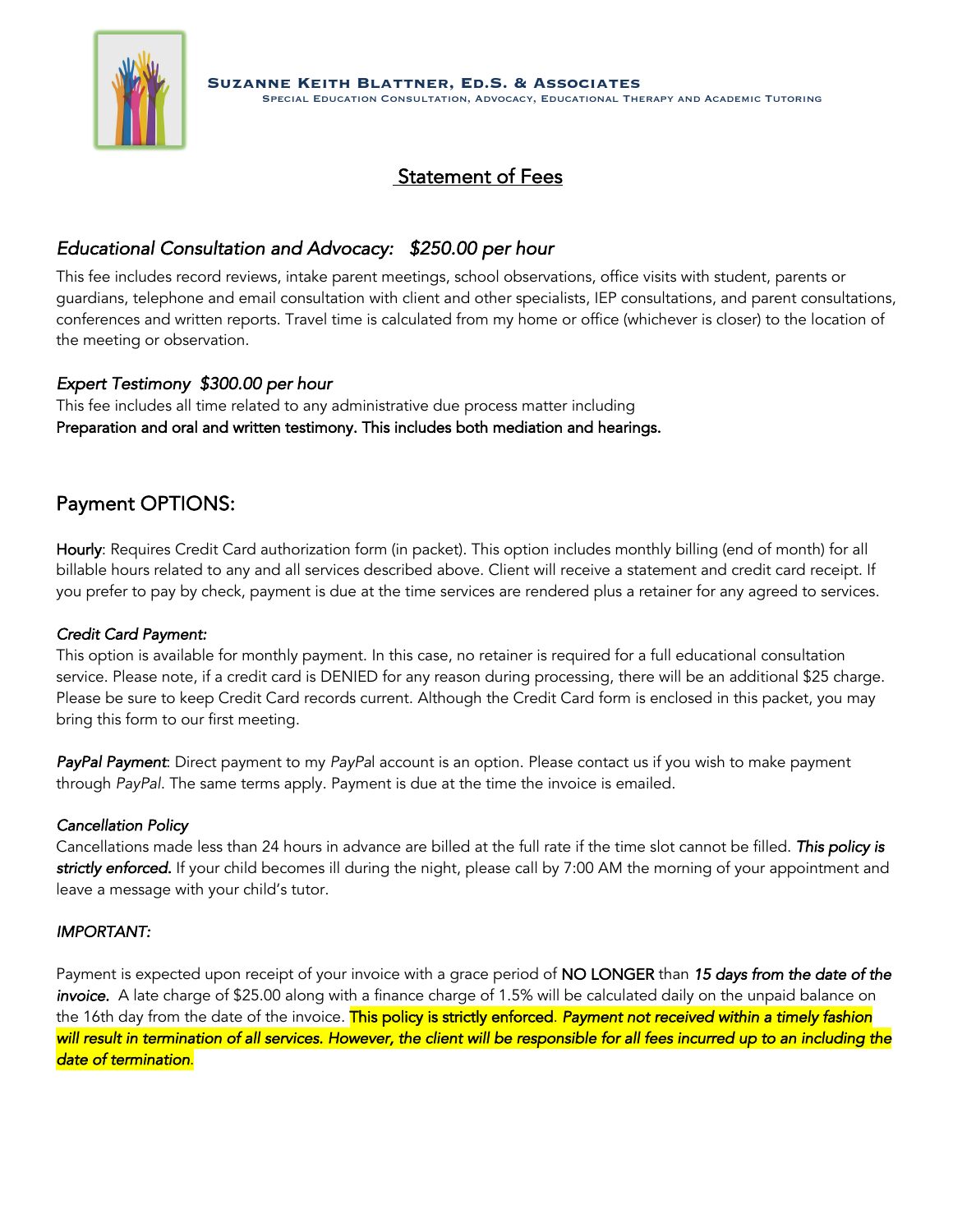

# Agreement to Terms of Payment and Services

 $\_$  acknowledge and accept full responsibility for payment of all services rendered to my son/daughter by Suzanne Keith Blattner, M.S. Ed, Ed.S. and her associates. I acknowledge that I have received written explanation of the fee schedule, payment terms, retainer requirement, the cancellation policy and statement of services and am in agreement with all.

I understand that health insurance policies are an arrangement between myself and the insurance company, that all services rendered to my child are charged directly to me, and that I am personally responsible for payment. I understand that agreements regarding fee schedules, changes for canceled appointments and late payments are between Suzanne Keith Blattner and me and are not related to potential insurance coverage. I understand that Suzanne Keith Blattner will assist me in completing forms to aid in collecting insurance benefits ONLY for educational services that are billable. I agree to the release by Suzanne Keith Blattner of any information that is requested by my insurance company.

I agree to retain the services of Suzanne Keith Blattner M.S. Ed and associate (if applicable) to assist in educational placement and planning for my child. I understand that the process does not offer a guarantee of a particular placement, program or outcome.

Signature of Parent or Legal guardian

\_\_\_\_\_\_\_\_\_\_\_\_\_\_\_\_\_\_\_\_\_\_\_\_\_\_\_\_\_\_\_\_\_\_\_\_\_\_\_\_\_\_\_\_\_\_\_\_\_\_\_

\_\_\_\_\_\_\_\_\_\_\_\_\_\_\_\_\_\_\_\_\_\_\_\_\_\_\_\_\_\_\_\_\_\_\_\_\_\_\_\_\_\_\_\_\_\_\_\_\_\_\_

\_\_\_\_\_\_\_\_\_\_\_\_\_\_\_\_\_\_\_\_\_\_\_\_\_\_\_\_\_\_\_\_\_\_\_\_\_\_\_\_\_\_\_\_

Print Name

Date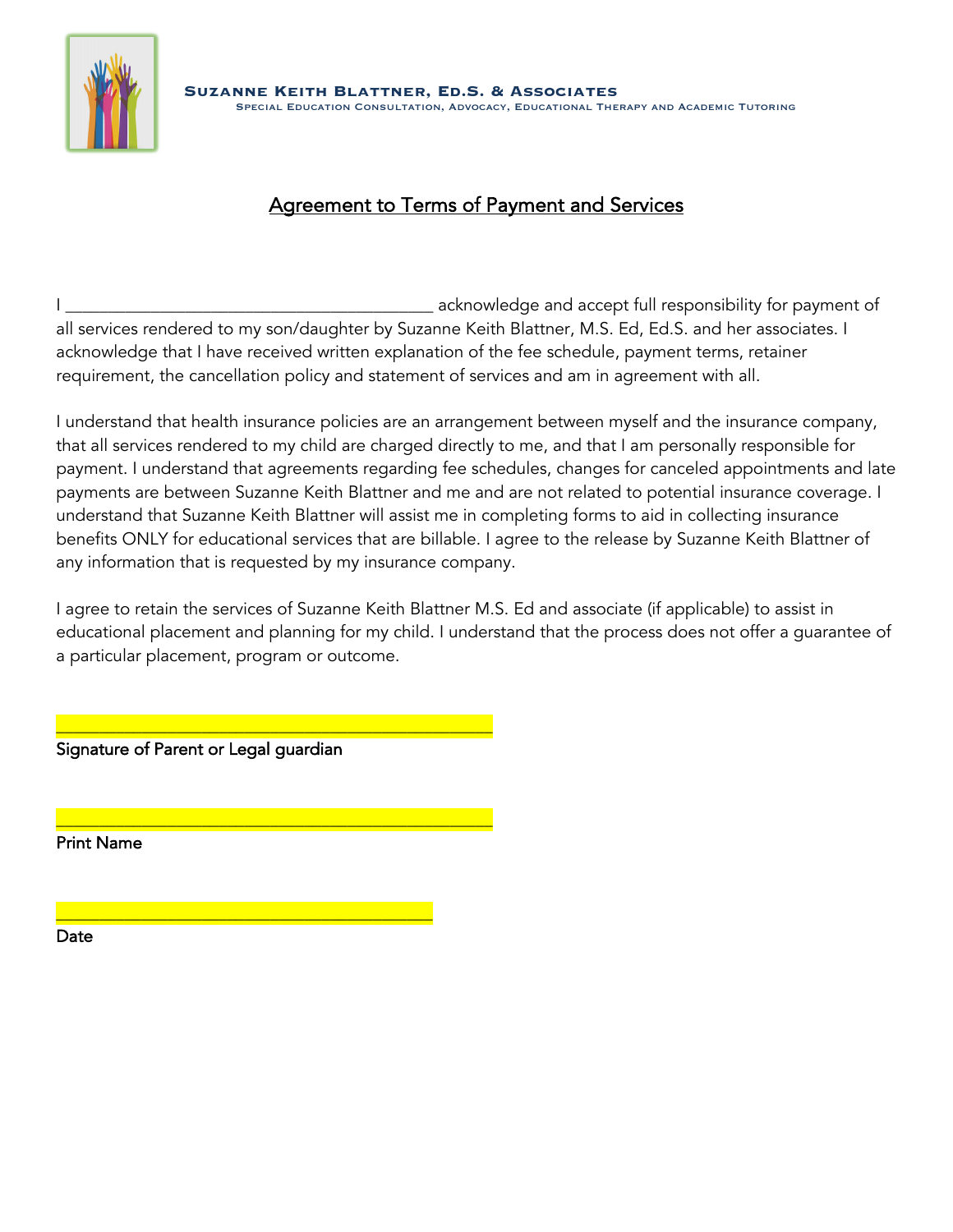#### **Suzanne Keith Blattner, Ed.S** Special Education Consultant T: (301)-758-4275 Fax: **(** *301)-933-3062* E- skb.edu@mac.com

### Credit Card/ Debit Transaction Processing Authorization Form

|                   |                                       |                    |      | Yes, I would like you to automatically charge my credit card for services rendered each |
|-------------------|---------------------------------------|--------------------|------|-----------------------------------------------------------------------------------------|
| month.            |                                       |                    |      |                                                                                         |
| <b>Card Type:</b> | Visa                                  | <b>Master Card</b> | AmEx |                                                                                         |
| Number:           |                                       |                    |      | Exp. Date <mark>_</mark>                                                                |
|                   | 3-digit security code on back of card |                    |      |                                                                                         |
|                   | <b>Billing Address (REQUIRED)</b>     |                    |      |                                                                                         |
|                   |                                       | (Street)           |      |                                                                                         |
|                   | (City)                                | (State)            |      | (Zip)                                                                                   |

By signing this Agreement, and marking the box noted above, the undersigned does hereby agree as follows: (i) the undersigned does hereby authorize and agree that Suzanne Blattner and/or its duly authorized agent (the "Company") has the right from time to time to charge to the above identified credit card and/or debit the account identified above any and all amounts that are owed to the Company and/or its consultants, (ii) the undersigned agrees that its signature on this Agreement shall be deemed its signature on any sales charge receipt or other form and if any merchant services, credit card company, or bank requests to view the undersigned signature on a sales charge receipt or other form, the Company may provide such company with a copy of this Agreement and such shall be deemed conclusive proof that the undersigned approved and authorized the charge and/or debit at issue, and the undersigned does hereby waive any right to dispute its authorization to such charge based on an invalid or non-existent signature. The undersigned understands and agrees that the above payment option and charges or debits will continue each month for services rendered by the Company and/or its consultants until such time as the undersigned has provided written notice to the Company to stop such automatic charges and/or debits. The undersigned shall be fully responsible for ensuring that it has sufficient credit and/or funds to cover the charges or debits, and shall indemnify the Company against all costs incurred as a result of any declined charge or debit. *If the undersigned does not notify this contractor that the card has been lost, stolen or will be declined for any reason, there will be a \$25 charge.* 

#### **AGREED AND ACCEPTED:**

| *All credit cards will be processed at the beginning of each month.<br>** All Debits will be processed at the beginning of each month. |                                                        |
|----------------------------------------------------------------------------------------------------------------------------------------|--------------------------------------------------------|
|                                                                                                                                        | authorize Suzanne Blattner to electronically mail paid |
| invoices in PDF file to the following email address                                                                                    |                                                        |